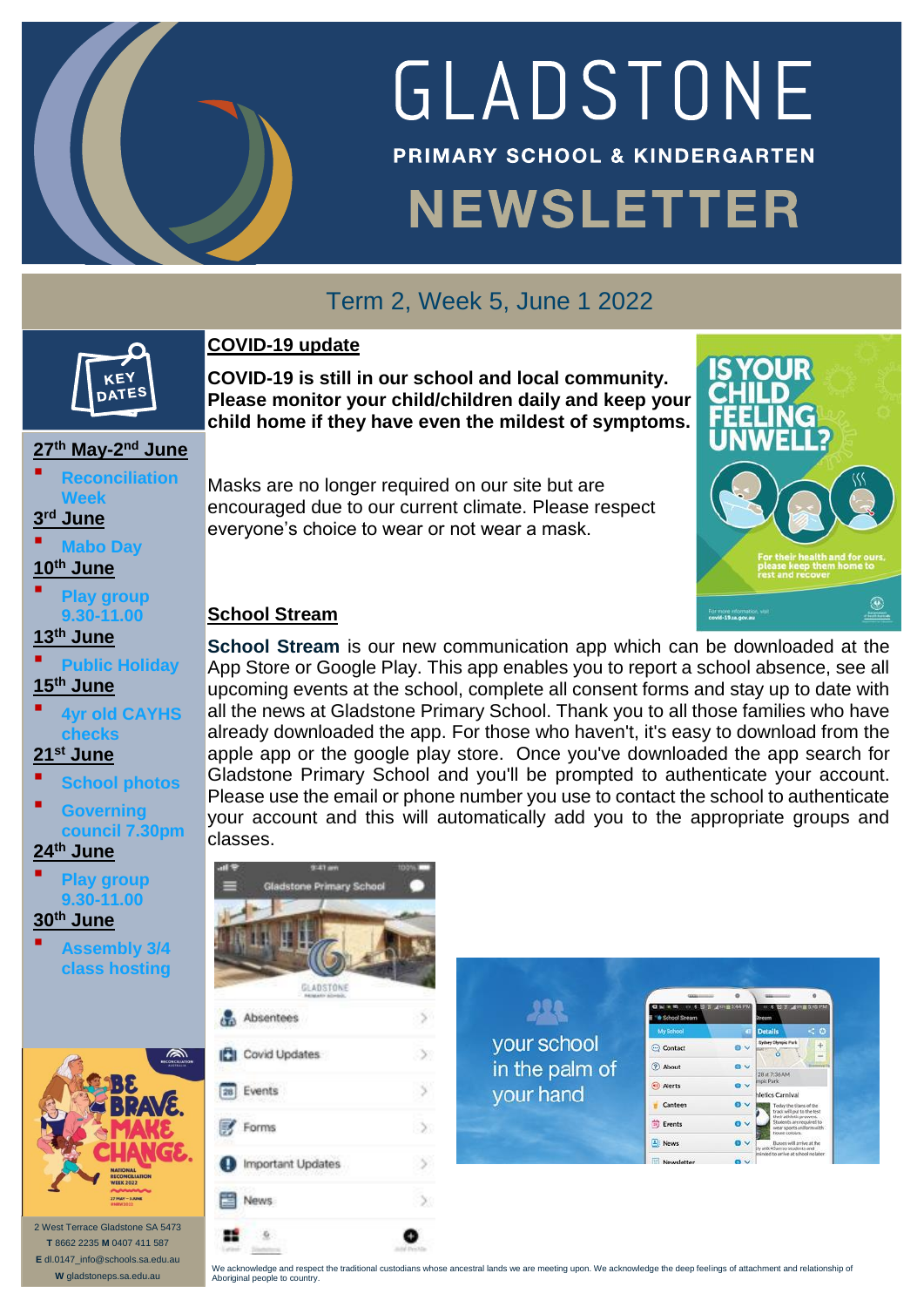#### **Sorry Day**

We held a special flag raising ceremony yesterday to commemorate Sorry Day which is held each year on the 26th of May.

It is a day to remember the Aboriginal and Torres Strait Islander children who were taken from their families, and their home.

Thank you to Judy Crosby, Sarah Akbar and our leaders for your contribution in planning and leading the ceremony.





# **National Sorry Day**



#### **Playgroup**

Last Friday I had the opportunity to visit Playgroup and have an informal chat with parents and their children. It was a wonderful morning where I met new families within the kindy environment at Gladstone Primary School. We had Louise Simpson from the Flinders Mobile Library visit to read a story and provide information on how to access the library and their various resources.

We welcome new families to join us fortnightly on a Friday morning at 9.30am to 11am in the kindy. Please contact Gladstone Primary School on 86 622235 for more details.







As you can see, we have plenty of room for parking!

Jodie Zwar